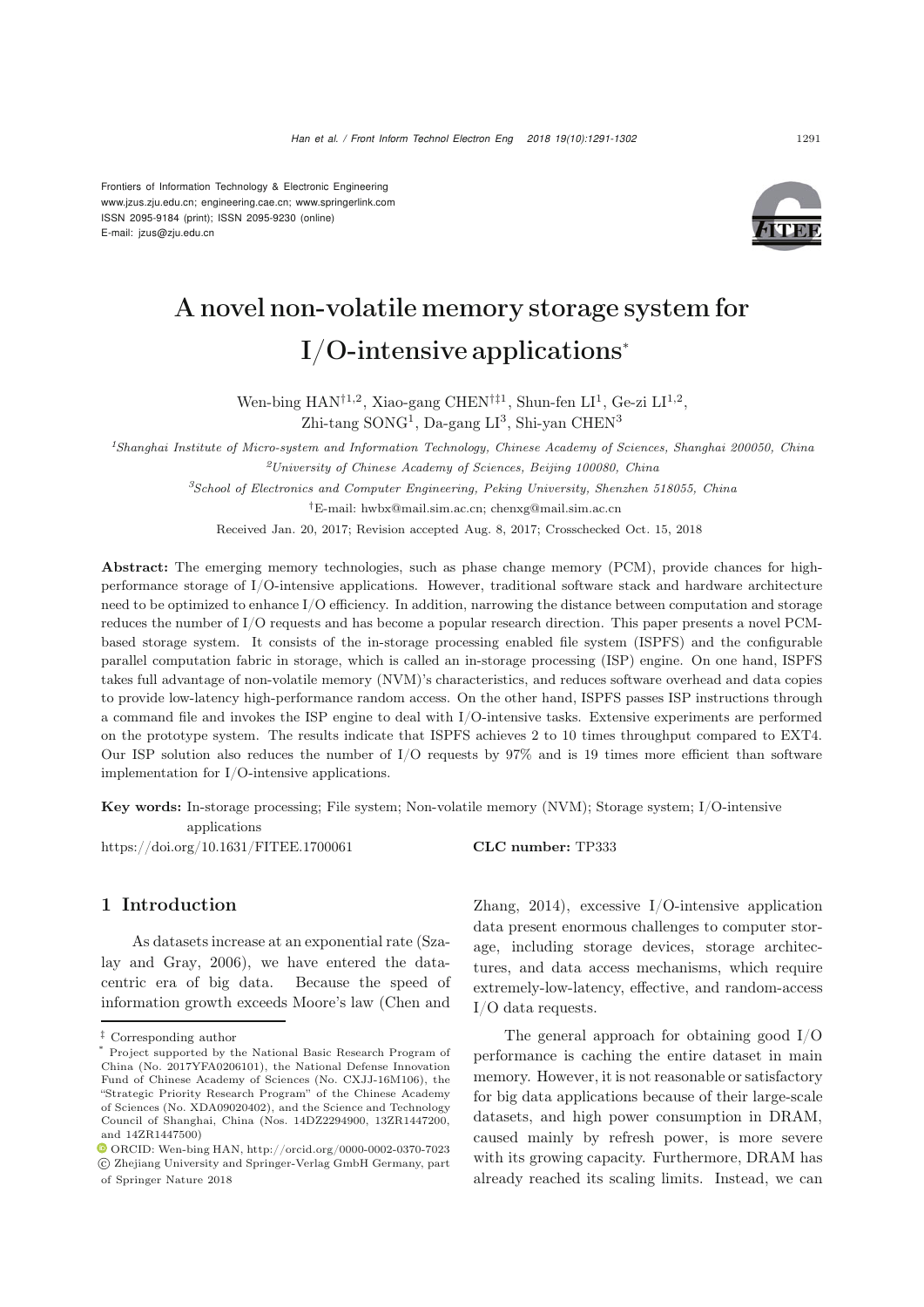store datasets in cheap, high-density secondary storage, such as hard disk drives (HDDs), whose random I/O performance is much poorer than sequential I/O performance. Considering its characteristics, the storage system has to reorder and merge incoming randomly ordered requests to minimize the search time wasted by the hard disk. However, the storage system still has average latency in milliseconds. As a result, the primary performance bottleneck is poor I/O storage devices.

The recent development of high-performance non-volatile memory (NVM), represented by the phase change memory (PCM) technique, provides new choice for improving I/O performance. Compared with DRAM, PCM can store persistent data after a power failure. It has lower cost, smaller device scaling, and higher density. On the other hand, PCM is byte-addressable and offers superior random-access performance and write endurance compared to flash, let alone HDDs. Such advantages make PCM an alternative to flash devices and HDDs, which helps bridge the access-time gap between memory and storage.

Instead of storage devices, the remainder of the storage system becomes the key bottleneck in I/O performance, such as software stack overhead. A recent study reported that the costs of software and block transport layers represent between 1.2% and 3.8% of total latency for a disk-based storage area network (SAN). For flash-based solid state disks (SSDs), the percentage climbs as high as 59.6%, whereas software overhead of more advanced memories accounts for 98.6% to 99.5% of latency (Caulfield and Swanson, 2013). Because of different storage device characteristics, traditional software designed for flash or HDDs, including file systems and I/O subsystems, is never applicable for PCM. As a consequence, redefining a file system, simplifying the I/O stack, and promoting I/O efficiency to realize the full potential of PCM devices, are the main motivations for our work.

Another approach for enhancing system performance is minimizing the number of I/O requests. In the modern computer system, moving computation is cheaper than moving data. In-storage processing (ISP) adds a computation fabric on top of the storage devices to filter data, which is regarded as the ultimate solution for accelerating I/O-intensive applications (SAMSUNG, 2015). It transports the

tedious data manipulation tasks to the storage itself, rather than moving a large amount of data from storage devices to the CPU. Although the ISP concept can be traced back to the 1970s (Jun et al., 2015), it has no unitary specifications so far. In fact, there are two major issues in the ISP research field now. One issue is how to establish the ISP channel between hosts and computation fabrics. Sending commands and returning results are significant portions of ISP, and no detailed discussions have been given in the literature. Another issue is that the computation fabric is not able to figure out data. Most prior work accesses data through a specific address and does not know what the data mean. Also, previous research into ISP was always based on SSDs, which implement the computation fabric on an ARM controller in the SSD. However, programmable, highly parallel, high-speed hardware fabric such as FPGA is a more effective choice for ISP. Thanks to the development of ASIC chips, the requirement of low power consumption can be met.

In this paper, we propose a novel NVM-based storage architecture for big data applications. It leverages high I/O performance from two perspectives: enhancing I/O efficiency and minimizing the number of I/O requests. We integrate them into a novel file system called ISPFS, designed for NVM and enabling ISP. Our storage system aims to achieve the goals set out below:

1. Low latency and high bandwidth: To increase the efficiency of I/O-intensive applications, PCM devices should be closer to the CPU, whereas the file system and I/O stack need to be optimized and simplified.

2. Parallel and low-latency ISP engine: To reduce CPU consumption on data migration and achieve high utilization of storage internal bandwidth, a low-latency and parallel ISP engine should be provided to accelerate data processing.

3. Application compatibility: The applications that already exist can work on our storage system without any modification. Moreover, users can add a set of ISP instructions to their applications to see a tremendous performance gain with negligible overhead.

Due to high-performance PCM devices and specific architecture design, our storage system can provide low-latency random access to data. The proposed file system is established on the physical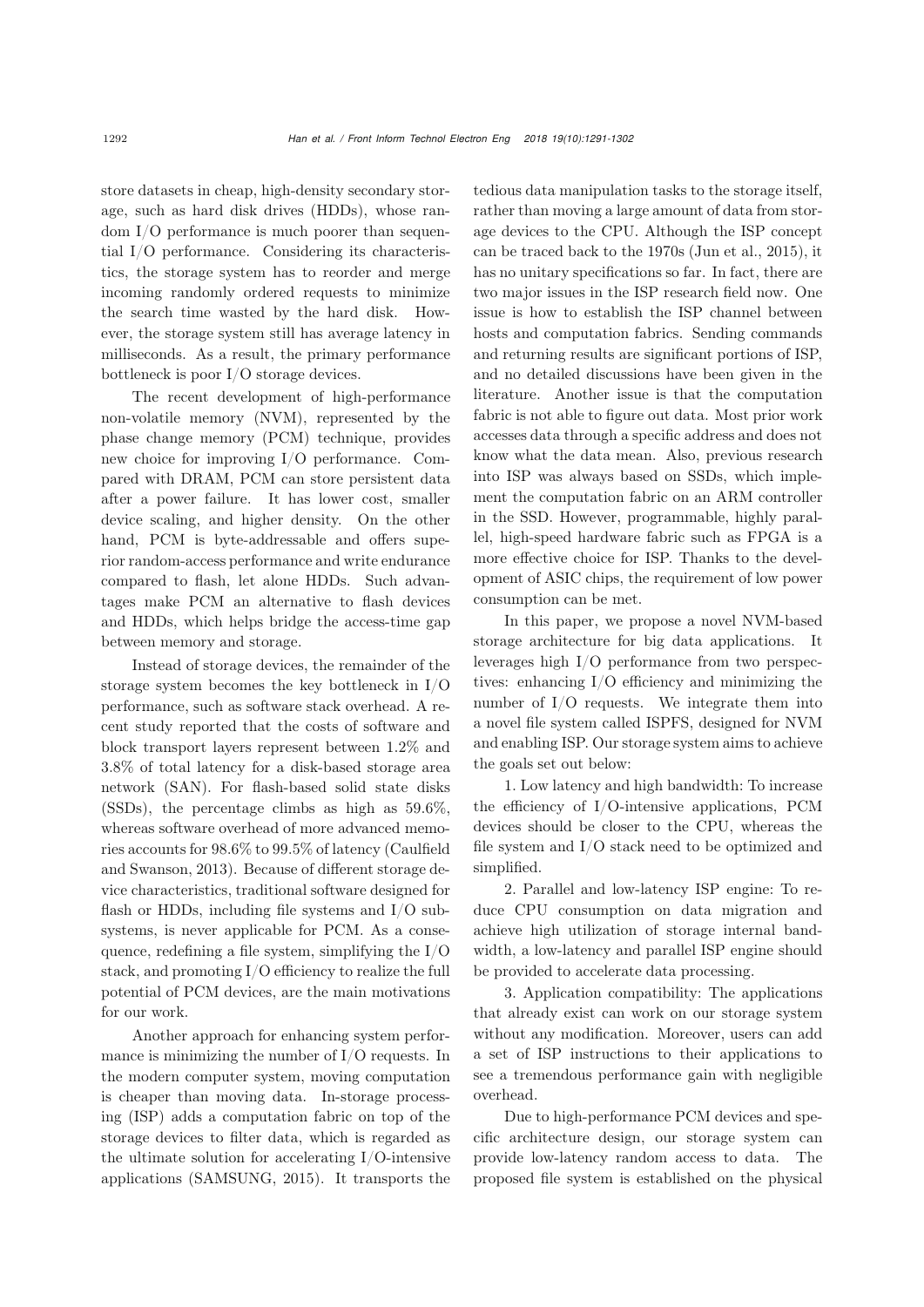address space and uses a memory management unit (MMU) to deal with address mapping. To reduce software overhead, the page cache and block device layer of the I/O subsystem are both eliminated. To further reduce the number of  $I/O$  requests, we implement the ISP computation fabric with a configurable FPGA. Because it is established beside the data path of the storage controller, through which data must travel, there is no extra overhead introduced from the ISP engine. Given that the file system manages data and the ISP engine processes data, it seems fairly natural to combine the file system with the ISP engine. We add the command file into our file system to establish the ISP channel. According to the structured instructions from hosts, the ISP engine can analyze the file's structure, find the address of the file content, and process data-intensive computation. Our ISP design focuses on encapsulating the data and computation into a file. It is notable that we only abstract the basic data processing instructions from I/O-intensive tasks to establish a simple data filter, instead of implementing a special algorithm in the ISP engine for a particular situation.

The key contribution of our work is a novel storage system for  $I/O$ -intensive applications, including a new file system (ISPFS) designed for NVM and a low-latency ISP engine. The file system improves I/O efficiency by reducing software overhead and applying a PCM storage device. Combined with the ISP engine, ISPFS also minimizes the number of I/O requests by reducing large volumes of data. As a result, our storage system offers highperformance storage and file-oriented ISP capabilities. We demonstrate the characteristics of our storage architecture on a prototype system.

To evaluate our design, we constructed the prototype system by coupling a commercially available ZYNQ platform (XILINX, 2014) with a custom PCM storage board. ISPFS was implemented on the host platform and was significantly faster than EXT4 by 1 to 9 times. With support from an FPGA-based ISP engine, we implemented a word query application based on the ISPFS. Our ISP solution achieved an almost 19-fold performance improvement over a pure software solution.

## 2 Related work

New nanostorage technology, represented by PCM, makes it possible for non-volatile storage chips to achieve high density, low latency, and highperformance random access. PCM chips offer access latency on the order of tens of nanoseconds, which is several orders of magnitude less than the 25- to 500-µs flash access latency (Li Z et al., 2016). The storage system can achieve high throughput by organizing multiple chips in parallel. Thus, the bottleneck of I/O efficiency shifts from storage devices to software and the I/O subsystem. It has been shown that software stack overhead accounts for only 0.3% of the total storage access latency in HDD environments, but up to 94.1% in NVM environments depending on the interface (Lee et al., 2014). As a consequence, modern storage systems need to optimize the software stack, especially the file system, to enhance I/O efficiency.

Researchers can often reduce software overhead by designing a specific file system for NVM. BPFS uses the short-circuit shadow paging (SCSP) technique, including in-place update, in-place append, and partial copy-on-write mechanisms, to provide fine-grained, atomic, and consistent updates on NVM storage medium (Condit et al., 2009). It can commit updates at any level in the file system tree through subtree modifications, which minimizes copy costs of conventional shadow paging. However, SCSP is guaranteed by special hardware supports, which is difficult to implement. SCMFS is established on the virtual address space, where the whole file system is mapped by the MMU (Wu and Reddy, 2011). To reduce the overhead of frequent allocation/de-allocation, it uses a null file to pre-allocate space and provide a garbage collection mechanism. Furthermore, SCMFS employs HugePage to decrease translation lookaside buffer (TLB) miss rates and improve performance (Cao, 2012). NVMFS is an implementation of storage class memory file system (SCMFS) on a hybrid architecture of NVM and SSDs (Qiu and Reddy, 2013). It stores metadata and hot data in the NVM, which is maintained by the LRU lists with dirty and clean marks, to increase cache hit rates and avoid unnecessary copies between NVM and SSDs. Unfortunately, as files are consistently added, removed, and changed in size, the free space of such file systems becomes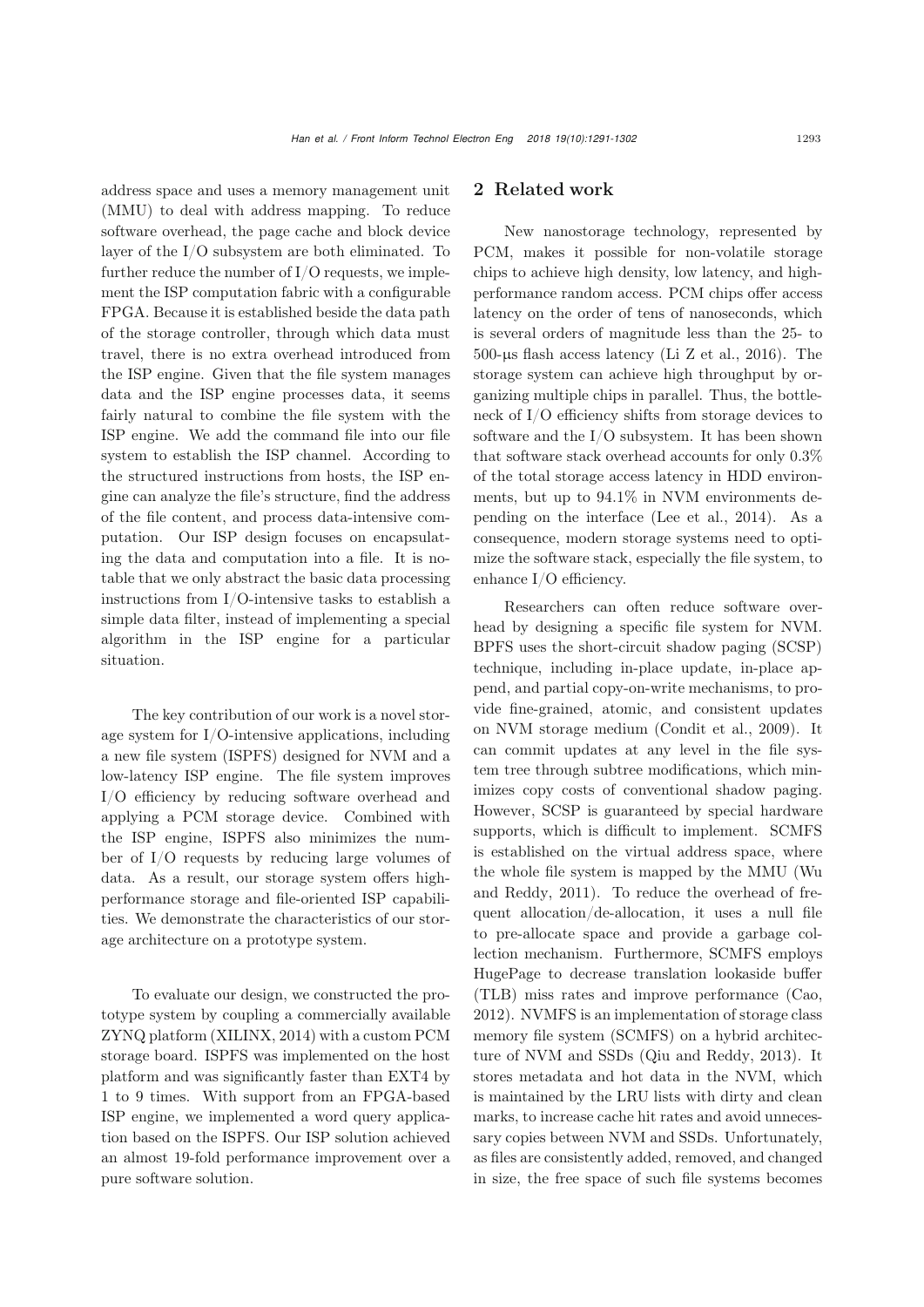externally fragmented, leaving only small holes in which to put new data. To obtain efficient access into NVM, SIMFS incorporates file data into the virtual address space and bypasses traditional software layers in the I/O stack (Sha et al., 2015, 2016). The file data are organized in a file page table, which has contiguous virtual address space and the same structure to a process page table. The file virtual address space of an opened file is embedded into the calling process's address space when applications access file data. Nonetheless, SIMFS still suffers from file system fragmentation problems.

As an effective solution to decrease the I/O request number and data migration, ISP has aroused extensive interest in academia and industry in recent years. Micron proposed an architecture enabling near-memory acceleration for the data center, called ScaleIn, which can offload tedious data manipulation tasks to the massively parallel SSD subsystem (Doller et al., 2014). The ScaleIn system with three drivers can rival the performance of MySQL on servers with cost and energy reductions. However, the lowest query latency of ScaleIn is always greater than that of the baseline system, which implies that block access to flash and traditional software stacks still introduce a large amount of overhead. The smart SSD model was proposed by Samsung to integrate in-storage compute (ISC) in SSD architecture (Do et al., 2013; Kang et al., 2013). Samsung then presented an ISC prototype, which is called ultimate close-to-data computing for high performance and low power (SAMSUNG, 2015). It is a software and hardware co-design framework in which developers can implement custom hardware accelerators on the SSDs' firmware while they develop the host applications. However, this programming model requires a new accelerator for every application. Although ARM is a low-power processor, it is not suitable for data-intensive applications because of its weak parallel arithmetic capability. BludDBM (Jun et al., 2014, 2015) provides an FPGA-based reconfigurable fabric for implementing hardware accelerators near storage. It starts using the file system, such as the FUSE virtual file, to transport ISP commands. However, its hardware accelerator is not aware of the structure of the file contents to be processed. We hope to further improve performance and compatibility through tight connections between ISP and the file system.

#### 3 System architecture

Our storage system is composed of a PCM board and a host platform with heterogeneous SoC (FPGA and ARM). The PCM storage board is coupled with the host platform via the FPGA mezzanine card (FMC) interface. It includes PCM chips and an onboard FPGA. A specific PCM controller is designed on the reconfigurable FPGA fabric to organize raw PCM chips into buses, and an ISP engine is built on top of the PCM controller to perform computation right at the data source. It can work as both a raw storage device and a computing device with the ISP processor inside.

On the host board, the ARM core runs highlevel applications that can generate read, write, or ISP commands to the proposed file system. Then ISPFS forwards all commands to the peripheral logic using the attached FPGA, which transports the requests to the PCM array or ISP engine registers. To take full advantage of the PCM's random access, we mount PCM storage on the memory bus and implement our file system in the addressing space of the CPU. In other words, the CPU can converting data access requests of the file system into load/store operations. As a result, the application could access byte-addressable persistent storage like memory, while instructing the ISP engine to process the data directly from the PCM controller.

This architecture fulfills our previous goal. First of all, we construct a low-latency, high-bandwidth storage system using fast random access PCM chips, the hardware frame which enables CPU direct addressing, and the optimized file system without block layers. Second, we implement a highly parallel ISP engine with reconfigurable FPGA. Our file system provides a hook for applications to invoke computation operations on data without passing through the host. Third, the proposed file system provides a generic POSIX interface for compatibility issues.

Fig. 1 illustrates the hardware and software stacks of our storage system. From the software perspective, we implement a novel file system that is specially designed for NVM and supports ISP. From the hardware perspective, there are four key components running on the FPGA fabric: external memory controller (EMC) interface, FMC connector, ISP engine, and PCM controller. The EMC interface handles the communication of data from the host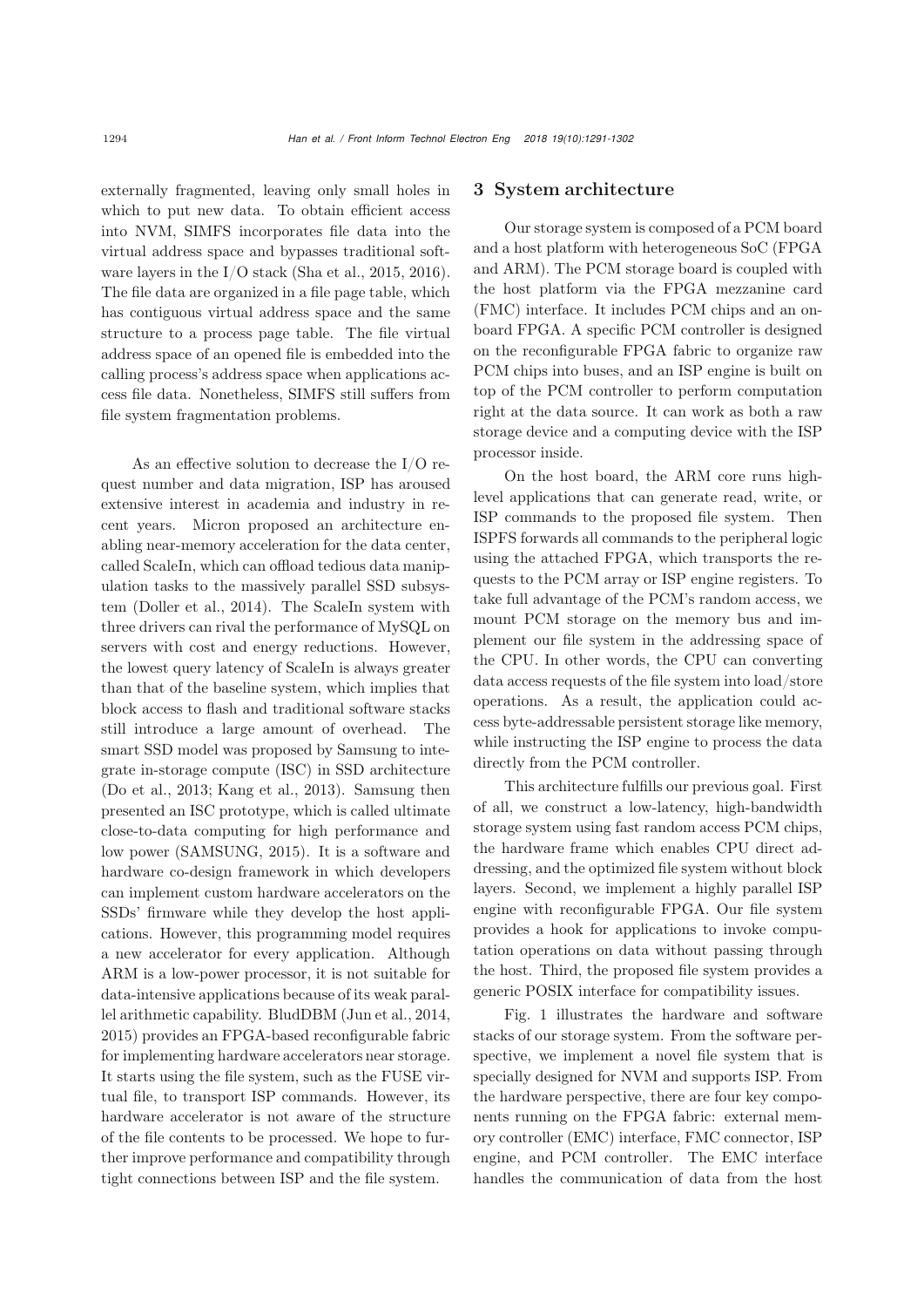memory bus. Together with our file system on the host, it maps addresses of PCM data and ISP registers into the specific memory address space, which is directly exposed to the CPU. The FMC connector transfers ISP commands and data between the host board and storage board. The PCM controller provides a set of commands that are compatible with the LPDDR2-NVM protocol to access the raw PCM chips on the storage board. The innovative file system, ISP engine, and PCM controller are explained in detail below.



Fig. 1 Architecture of the proposed storage system

#### 3.1 File system design

We have proposed a novel random-access file system that is specifically optimized for NVM (Zhou et al., 2016). To be compatible with software products, our file system exports an interface that is identical to the conventional file system. Therefore, the existing applications in the industry can be run on top of it without modifications. Our goal is to take full advantage of NVM and improve data access efficiency. We establish the associated hardware infrastructure on the embedded platform and implement the novel file system (Han et al., 2016). To explore the random-access property and low latency of PCM, we connect the PCM array to the memory bus through the PCM controller. As a result, the PCM storage device can be directly addressed by the CPU via the regular load/store instructions. Because of unified memory addressing of the DRAM and PCM, we can implement our file system on the physical address space of the PCM. Fig. 2 shows the space layout of our file system, including the super block, ISP registers, inode table, block in-use bitmap, and data space. ISP registers support ISP in the file system and will be discussed next. We omit the remainder because they are quite similar to the regular UNIX-like file system.

As depicted in Fig. 2, we use MMUs to manage the virtual memory addresses of the file system, which primarily performs the translation of virtual memory addresses to physical addresses. Because of the random-access property of PCM, we eliminate the original generic block layer, I/O scheduler, and block device drivers of the I/O subsystem. It shortens the data path between the CPU and storage devices in terms of the software stack and enhances the small file performance of our file system. Generally, applications always need two copy operations to access data in storage devices. The first operation is copying file data from storage to the page cache in memory; the second operation is copying data from the page cache to the address space of the process. We modify the page fault exception handler to bypass the complex page cache module and eliminate the first copy. The page table descriptor can obtain the physical address of data in PCM storage without copying it to memory.

In addition, we use MMAP, a method of memory-mapped file  $I/O$ , to map a file to the virtual address space of the calling process. It removes the second copy between the kernel space and user space. The process can manipulate files by the mapping pointer instead of invoking a read or write system call. As a result, we implement zero-copy techniques in the proposed file system. On the basis of this, our file system provides the execute in place (XIP) feature to execute programs directly from their storage location. It speeds up execution by omitting data migration and reducing the total amount of memory required.

To reduce the number of I/O requests and data migration, we achieve ISP functionality based on the above features for our file system, called ISPFS. ISPFS is implemented on the basis of EXT2 and is written in GNU C in about 7000 lines of code. There is a command file in every ISPFS directory. The command file will be automatically created when its parent directory is created. Applications can access this command file through POSIX functions, including reading and writing. Reading ISP results and writing ISP instructions are the most fundamental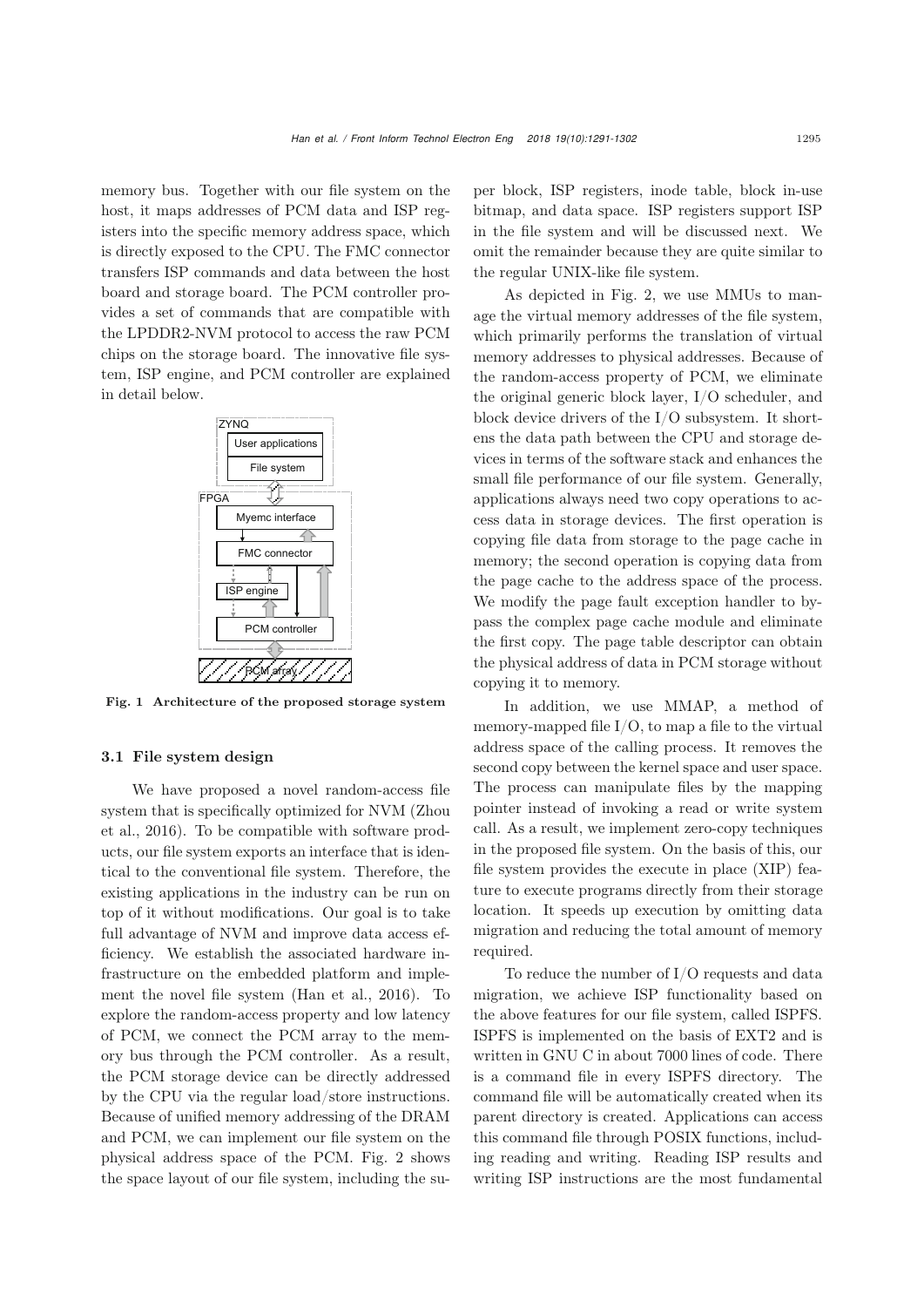

Fig. 2 Space layout of the in-storage processing enabled file system (ISPFS)

operations. As a virtual file, the command file does not have actual data space. Instead, it takes up only the space of an index node structure. There will be just one command file in a directory. As a consequence, it occupies an extremely small region of storage compared to the entire storage device.

The command file is similar to pipes to some degree. We modify its read and write function handler to enable ISP functionality in the file system, so ISPFS refactors read and write functions of the command file. The ISP mechanism of our file system is presented in Fig. 3. When applications write ISP instructions to the command file, the proposed file system will intercept and parse these instructions. ISPFS looks up its inode number in the directory entry cache according to the filename in the instructions. Then it passes the inode number and other parameters to the ISP engine registers. These ISP registers are mapped to the specific physical address when the file system is mounted. Finally, the file system sets the start register to run the ISP engine. If applications need to read results from the command file, our file system will copy the values of the ISP engine result registers to data buffers, and then return results to applications.

#### 3.2 ISP engine implementation

We use an FPGA to design and implement the ISP engine. The FPGA is more and more popular as a hardware accelerator for big data applications because of its low power cost, flexibility, and high parallelism (Jun et al., 2014). When the start register is set, the ISP engine parses the received instructions according to the relevant register values. The address mapping relationship of these registers



Fig. 3 In-storage processing mechanism

is specified and maintained by the ISP engine. As shown in Fig. 4, we implement a finite state machine (FSM) for every data processing instruction. The corresponding FSM will be triggered by the ISP instructions. The ISP engine can follow the file system's data management method, and calculate the file content's block address through the inode number. Coupled with the file offset, it can determine the physical address of the data actually needed. Therefore, our ISP engine is file-oriented rather than address-oriented, which is one of the fundamental reasons why we combine the file system and ISP. Data length can also be specified in the ISP instructions to offer flexible support. The corresponding FSM accesses file data by invoking the LPDDR2- NVM controller. Finally, it processes data in parallel and writes calculation results into the results buffer, waiting for reading operations of the file system.

As shown in Fig. 4, we implement the ISP engine beside the storage device data path, rather than as a separate appliance. The ISP engine can access data directly through the PCM controller. As a result, intensive operations on data are hidden in the storage devices, which dramatically reduces the overhead because a large quantity of data is migrated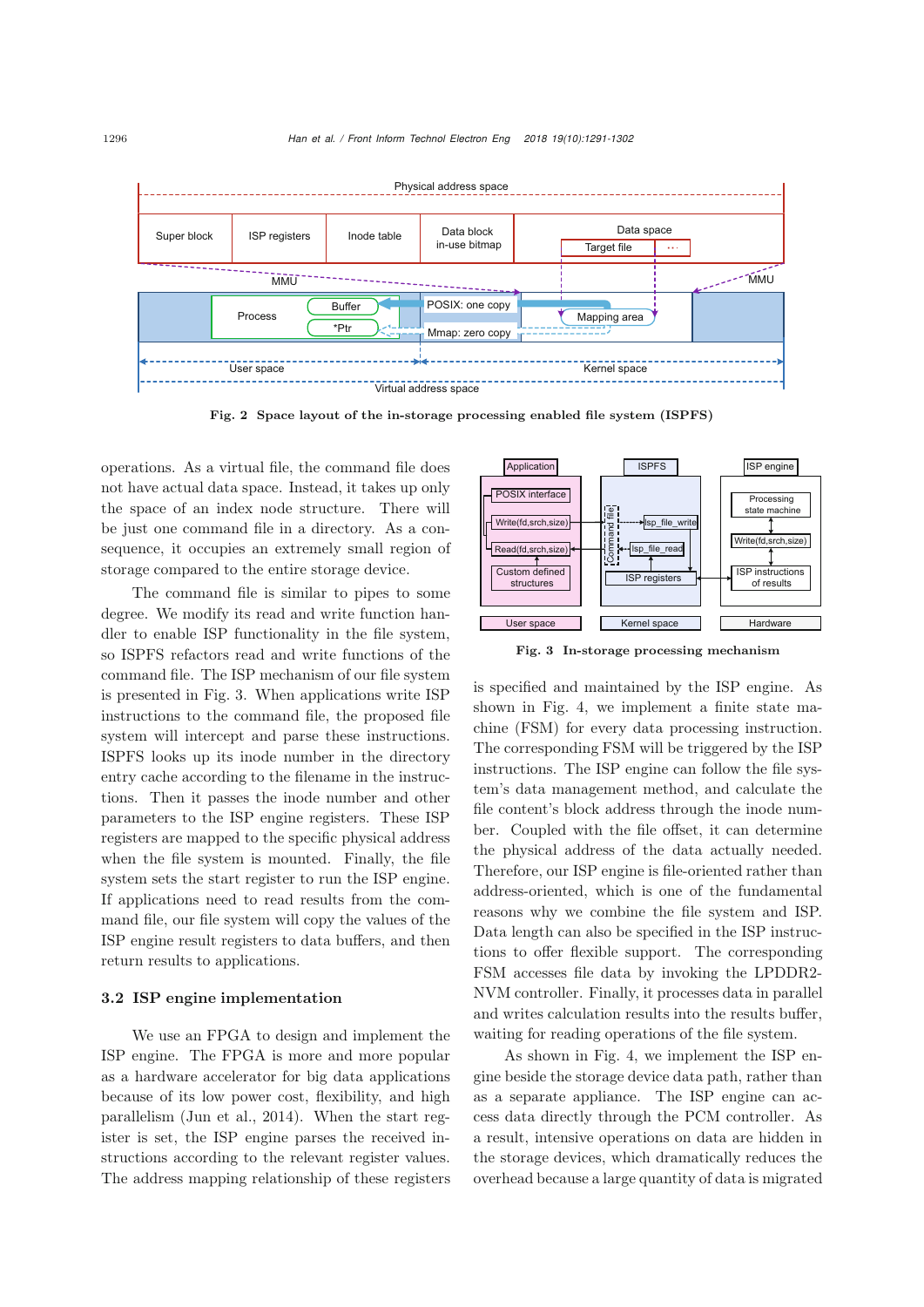between memory and storage. However, a separate appliance method is needed to transport data from storage to the ISP engine via the host, and then transport results back after processing. Although it reduces the amount of computations, it cannot free the CPU from the heavy work of data migration, which is exactly the opposite of the ISP concept.



Fig. 4 In-storage processing (ISP) engine implementation

In addition, we handle read operations, write operations, and ISP operations at the same level. ISP operations have lower precedence than reading and writing operations. When the hosts need to access the storage device, the ISP engine will be bypassed from the data path. This guarantees that the access requests receive an immediate response. While the ISP engine is running, read and write operations can preempt the LPDDR2-NVM controller to handle requests, but the ISP engine continues running. So, ISP not only has no performance impact on data access, but also improves the inner bandwidth utilization of storage devices.

As can be seen in Fig. 5a, an ISP instruction is composed of four parts: commands, file information, results, and ISP status. Commands specify the types of calculations with a command identifier and provide necessary parameters. File information consists of the filename, inode number, offset, and length, which limits the data scope. The results refer to computation results or their virtual address in the results buffer. The ISP status consists of the completion flag and time. An ISP instruction is packaged into a structure that will be invoked by reading or writing functions. Fig. 5b shows an example of an ISP instruction that queries four words in a file.



Fig. 5 In-storage processing (ISP) instruction organization: (a) four parts of an ISP instruction; (b) one example of an ISP instruction

#### 3.3 LPDDR2 controller

We use PCM chips to build our fast randomaccess storage array. With PCM pins connected to the byte group I/Os of the FPGA, we implement the PCM controller to arrange these raw chips. The data bus of PCM chips is 16 bits, so we group two chips to act as a 32-bit bus. Each controller with a 32-bit bus manages two groups. PCM chips of different groups share the data and control buses, whereas they have their own chip selection signals. There are two PCM controllers on the board, and they operate in parallel to make up a 64-bit data bus. Our PCM controller has been modified from a Xilinx MIG controller, which has an LPDDR2-NVM interface. We are also in the process of implementing an original LPDDR2-NVM controller for PCM chips.

### 3.4 Example applications

Based on the above design, we implemented a word query application (Li GZ et al., 2016) on our proposed system. We defined a structure to represent the ISPFS query instruction, which consists of four words being queried, filename, offset, count values, etc. The proposed file system and ISP engine both support parsing that structure. Applications can pass it to the ISP engine through the write function as follows:

$$
write(fd\_cmd, srch, sizeof (search)).
$$

In this statement, fd\_cmd is the file descriptor of the command file and srch is an structure search instance. ISPFS will transform the filename into the inode number and pass all parameters to the ISP engine. Once the words are registered, the ISP engine accesses the physical address of the file data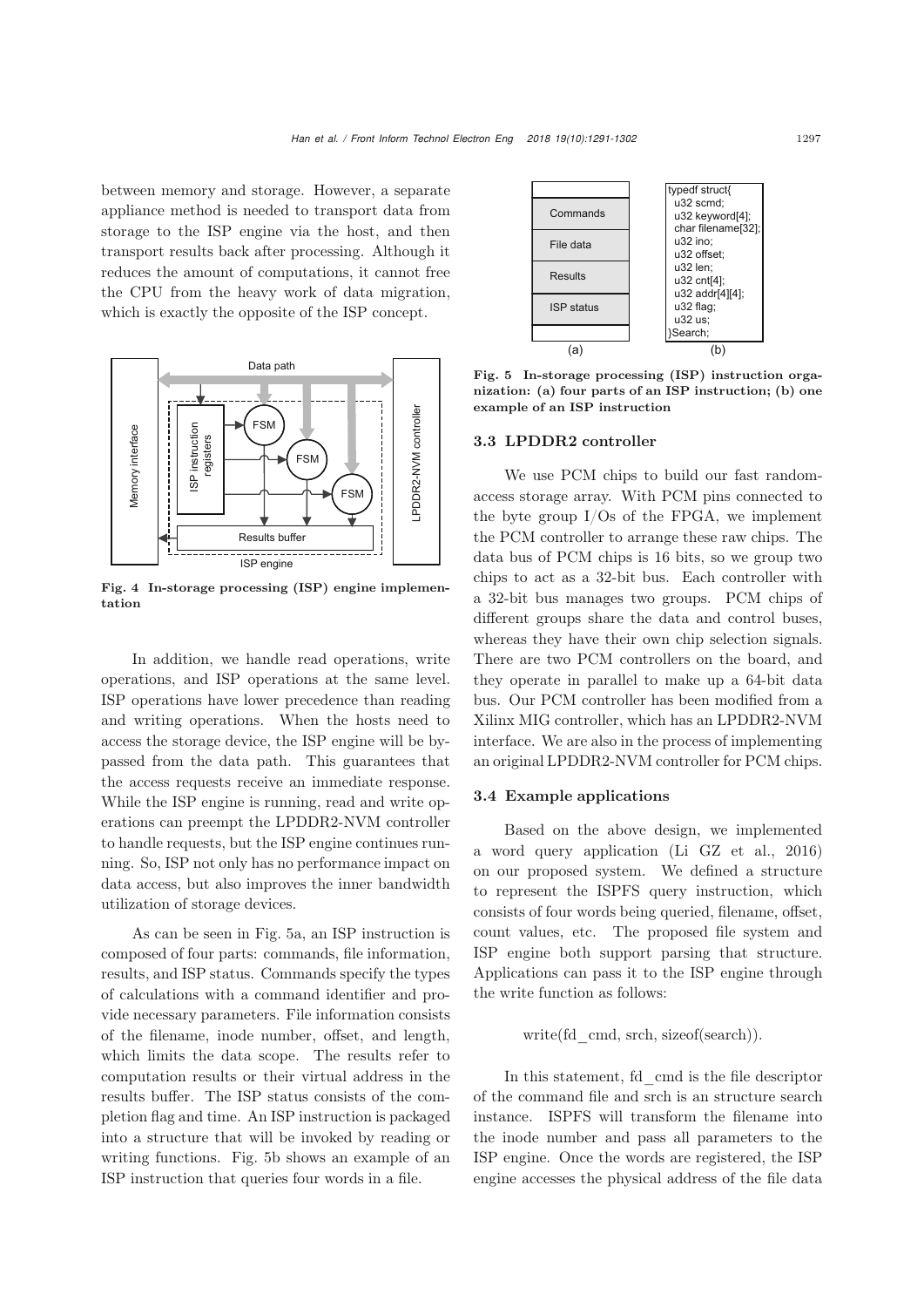to query the counts and addresses of four words in PCM storage devices. Applications can also read results from the ISP engine through the reading function as follows:

read(fd\_cmd, srch, sizeof(search)).

This function informs the file system to read ISP engine result registers. When the computation is complete, the status register is set. The application needs to poll the status register to determine whether the return values are valid. Fortunately, this action does not take a long time due to the high performance of the ISP engine. We introduce hardware interrupts to optimize this mechanism in the next step.

To measure the performance of the proposed storage system, we need to time the latency of the ISP engine. However, the timing error of the embedded ARM core is always huge when Linux system resources are constrained. Consequently, we implement a hardware timer in the ISP engine, which can be accessed as described above.

### 4 Prototype system

Our prototype storage system consists of the low-cost development platform ZedBoard and the custom-built PCM storage board. It is shown in Fig. 6 that the PCM storage board is plugged into ZedBoard via the FMC connector.



Fig. 6 Prototype system: (a) ZedBoard; (b) PCM board

ZedBoard uses a Zynq-7000 all programmable SoC as a processor, which integrates a featurerich dual-core ARM CortexTM-A9 MPCore<sup>TM</sup> based processing system (PS) and Xilinx programmable logic (PL) in a single device (XILINX, 2014). We implement peripheral logic in the PL to handle FMC communications and exchange data with the custom PCM board. In the Zynq-7000 SoC, it is feasible for the CPU to load data into the L2 cache through the advanced extensible interface (AXI) bus, so we mount the peripheral logic on the AXI bus and specify the physical address space for it. As a result, the CPU can access PCM directly through the specific address space, which is part of the foundation of the proposed file system.

On our PCM storage card, there is 1 GB of PCM storage, which consists of eight 128-MB Micron PCM chips. With the LPDDR2-NVM JEDEC-compatible interface, Micron PCM chips achieve the throughput of each PCM chip to a maximum of around 150 MB/s at a clock rate of 250 MHz. An on-board FPGA handles the FMC communications, and implements the LPDDR2-NVM interface and ISP engine for all data buses. The detailed hardware configuration is as listed in Table 1.

Table 1 Hardware configuration of proposed system

| Unit       | Description                                                    |
|------------|----------------------------------------------------------------|
| CPU        | Dual $ARM^{\textcircled{B}}$ Cortex <sup>TM</sup> -A9, 667 MHz |
| L1 cache   | 32 KB instruction, 32 KB data                                  |
| $L2$ cache | 512 KB                                                         |
| Memory     | 512 MB DDR3 533 MHz                                            |
| PCM chips  | Micron LPDDR2-PCM (MT66R7072A),                                |
|            | 16-bit data bus, 400 MHz                                       |
| FPGAs      | XILINX <sup>®</sup> ARTIX <sup>TM</sup> -7 (XC7A35T),          |
|            | 33 280 logic cells, 1800 KB block RAM                          |

To achieve extremely low latency for the ISP engine, we implement it beside the data path of the storage device, rather than as a separate appliance. For ordinary read or write operations, data will bypass the ISP engine and be transferred to the CPU directly. If there are ISP instructions, the ISP engine will decode the command signals and start corresponding with the state machine to handle this transaction. The ISP engine moves computation from the CPU to storage devices and reduces the amount of data being migrated. A separate appliance transports data from the storage device to the ISP engine via the host CPU and then returns results after processing. The fact that the FMC connector works at a clock rate of 100 MHz and in simplex mode is a performance bottleneck of our storage system. The ISP engine can help process more data than the FMC connector allows.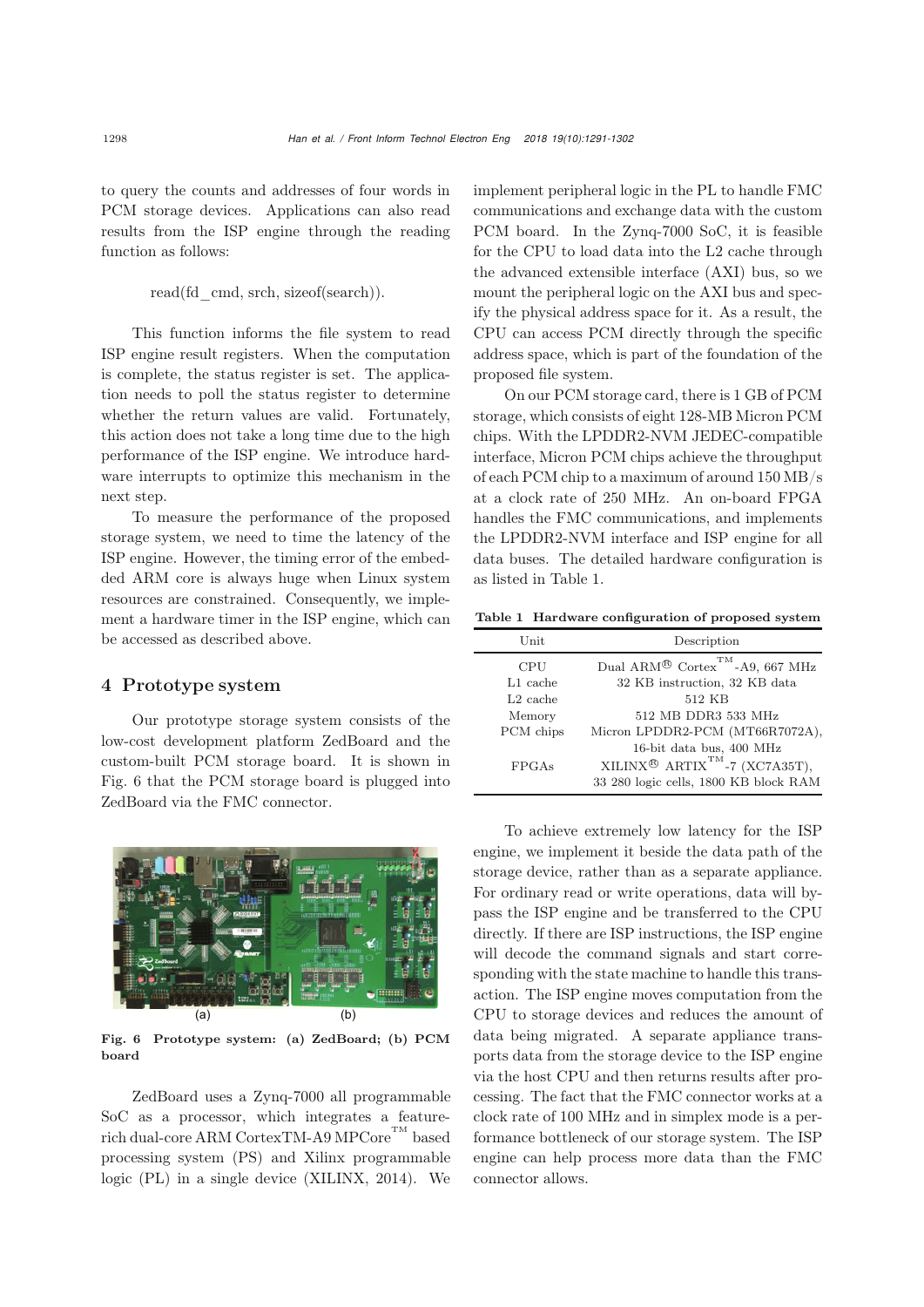The Linaro distribution of Linux is run on top of the ZedBoard platform. We mount the ISPFS on the specific address space to interface with the PCM storage chips and implement data-intensive applications to invoke the ISP engine via the proposed file system.

## 5 Results

Based on the prototype system, we first compared ISPFS with EXT4, the typical existing file system, on throughput. Then we measured the performance of I/O-intensive applications, such as word query, compared with traditional software solutions. Finally, we examined CPU and memory utilization and the access time distribution of two solutions.

#### 5.1 Throughput of the file system

To evaluate the effectiveness of our file system, we measured the throughput of ISPFS and EXT4 via the widely used benchmark IOZONE (Norcott and Capps, 2016). IOZONE can reflect the I/O efficiency improvements of ISPFS over the regular file system. Because it is hard to implement EXT4 on PCM chips, we used DRAM as a storage medium and mounted EXT4 on the RAMDisk block device to provide equivalent hardware conditions. Because EXT4 journaling leads to extra I/O, we disabled journaling in the experiment. In Fig. 7, we accessed the file with POSIX and MMAP interfaces and performed experiments with four workloads. The file size was specified as 256 MB, and the record size varied from 1 KB to 16 MB to test the performance trend of the file system.

Fig. 7 illustrates the throughput of ISPFS and EXT4 with various configurations of IOZONE. For reread and rewrite, ISPFS is 1.34 and 4.10 times faster than EXT4 on average, respectively. For random read and random write, ISPFS is 3.32 and 8.30 times faster than EXT4 on average, respectively. This is because the EXT4 file system still depends on the generic block layer and page cache mechanism, even though metadata and file data are already stored in memory. ISPFS is robust for different record sizes of the application. For all sizes of I/O requests, it constantly outperforms EXT4 on RAMDisk. As record size decreases, the performance of EXT4 degrades dramatically. In the worst cases, the throughput of ISPFS for random read and write

can reach 26 and 39 times those of EXT4, respectively. This is because EXT4 still goes through all the software layers of traditional I/O stacks, which introduces more complexity and overhead, especially when accessing small files. In POSIX mode, because ISPFS saves one copy from disk to memory cache compared with EXT4, the throughput is twice that of EXT4. In MMAP mode, ISPFS offers a zerocopy technique by modifying the page fault handler. Consequently, the read throughput of the ISPFS is 1 to 4 times faster than that of EXT4 and the write throughput is 5 to 9 times faster than that of EXT4.

#### 5.2 Word query application

In Fig. 8, the polylines indicate the search time and speed of ISPFS and a traditional software solution, with the file size ranging from 0.1 MB to 100 MB. The average speed of our proposed system reaches 74 MB/s, while that of the software solution is only 3.59 MB/s. The ISP solution is about 19 times faster than traditional software methods.

There is no fluctuation in the search speed of the proposed system with mixed file sizes. No matter how large the file is, the ISP solution spends the same amount of time in computing its physical address. The relationship between search speed and file size is approximately linear. The traditional software solution needs to open files and migrate data to memory first, which causes significant overhead for I/Ointensive applications. Small files are queried more slowly than large files because the time required to open small files takes up a larger portion of the whole search time. The CPU scheduling policy of the operating system also affects the search procedure; as a result, the software solution's search speed varies, especially for tiny files.

## 5.3 Resource usage and access request analyses

Fig. 9a presents the CPU and memory utilization rates of ISP and the software solution. Regardless of the file size, host CPU utilization varies significantly between the two systems. The software implementation uses 100%, whereas the ISP solution uses less than 3%. There is a linear relationship between memory consumption and file size in the software solution, but the ISP solution occupies only a small percentage of memory (less than 0.3%).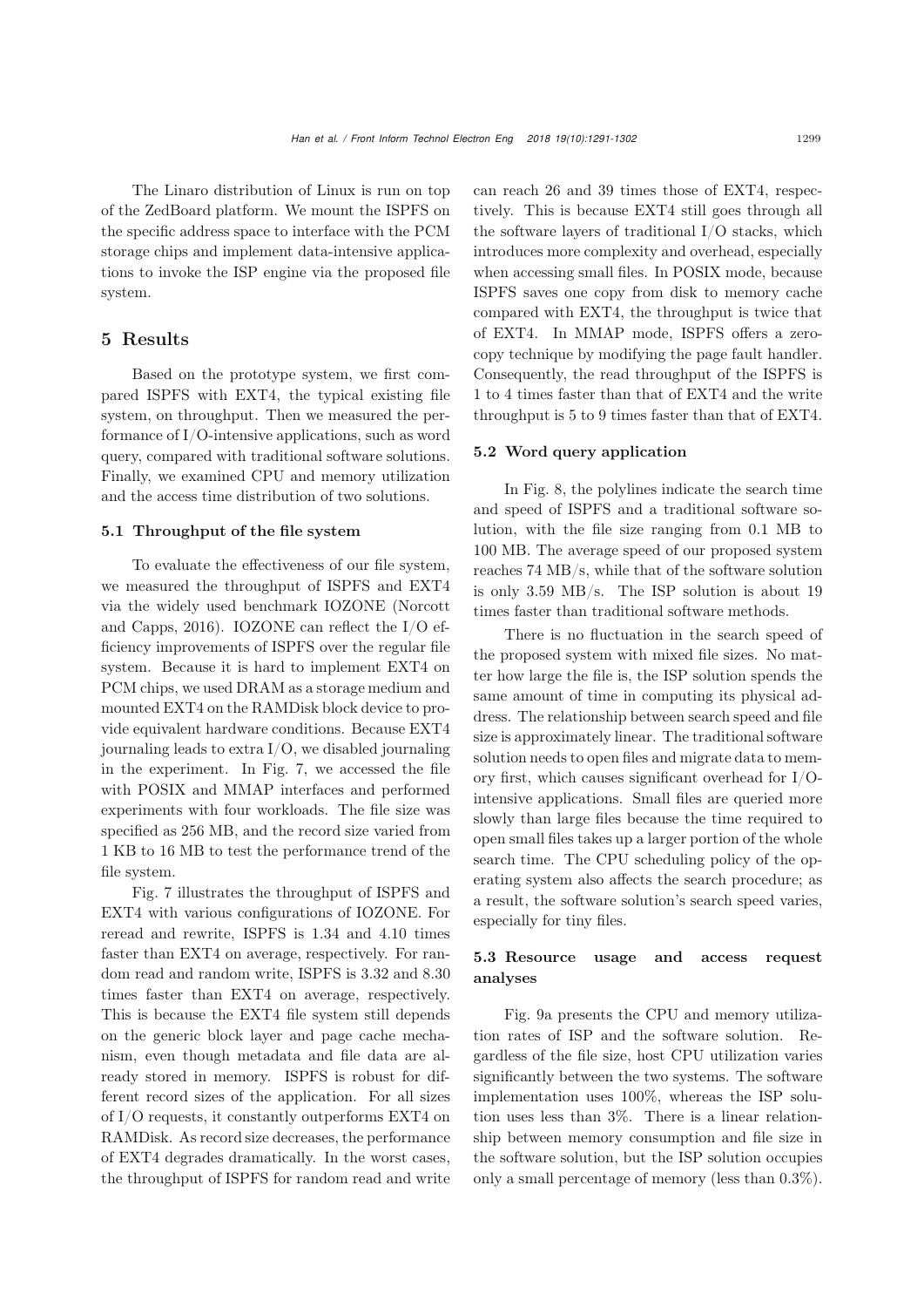

Fig. 7 Comparing throughput for ISPFS using IOZONE: (a) rewrite; (b) reread; (c) random write; (d) random read



Fig. 8 Word query application performance of ISPFS and software solution

This significantly impacts the energy consumption and performance of the whole system.

A large number of I/O requests are reduced in the ISP solution. In the past, we have used blktrace, a block layer I/O tracing mechanism, to count

the number of I/O requests of the software solution (Axboe et al., 2006), but the generic block layer has been removed in ISPFS, so we regard system calls as I/O requests in our file system. The software solution generates 833 I/O requests, whereas the ISP solution has only 17 system calls (Fig. 9b). The I/O requests are reduced by 97% with ISPFS. Fig. 9b also illustrates that file loading time has the same order of magnitude as search time in the software solution, which is 20.7 s in total. However, the ISP solution processes a search operation in the storage devices where the data is stored and saves the data migration time. The application spends about 2 ms sending ISP instructions to the hardware engine by ISPFS. The experimental results indicate that our proposed method introduces negligible overhead to the existing system. In fact, the words query task is already finished in the ISP solution in the time required for the software implementation to load file data to the buffer cache.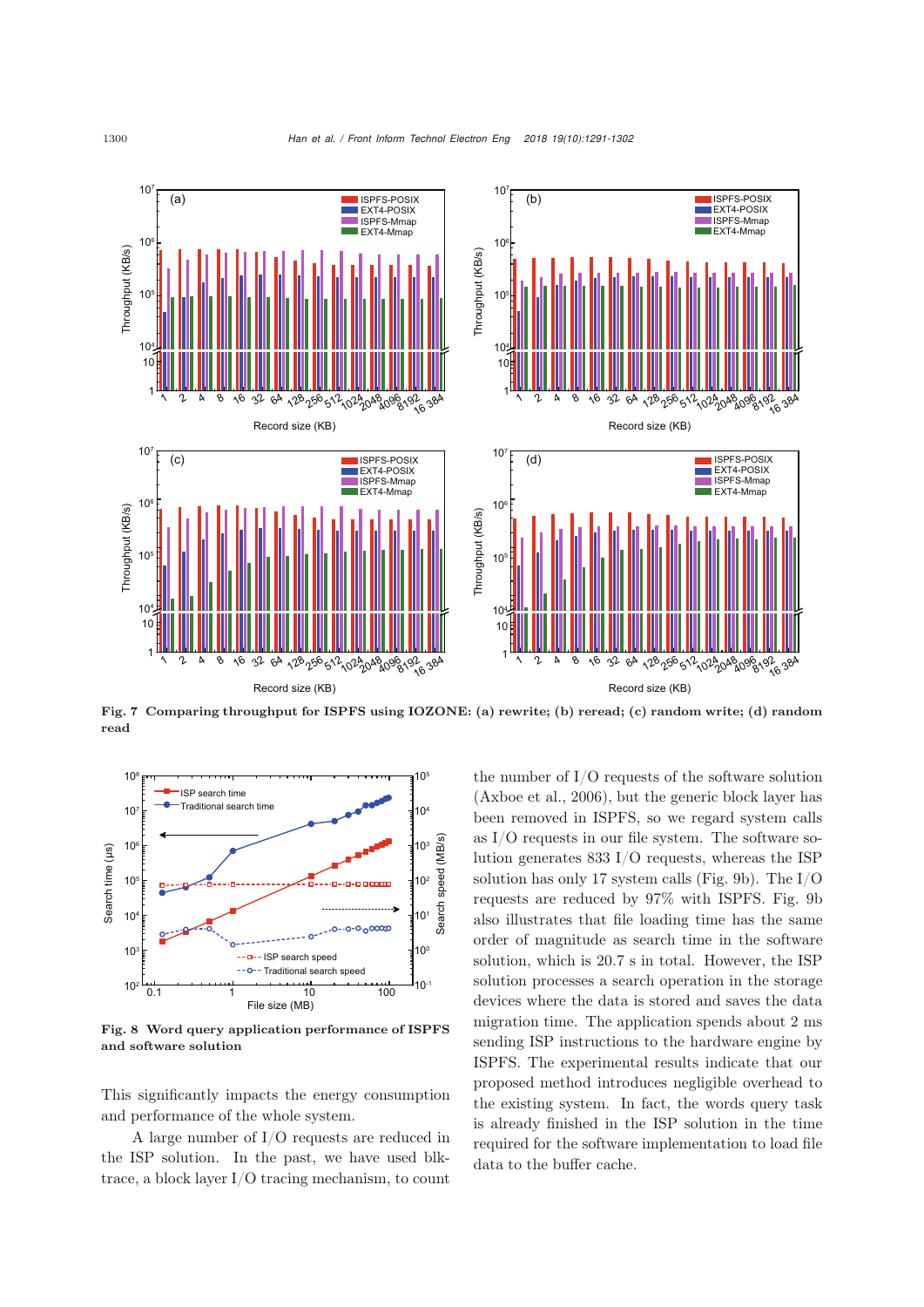

Fig. 9 The resource usage (a) and access time and I/O requests (b)

# 6 Conclusions

In this paper, we have proposed a novel storage architecture based on NVM, and on that basis, we design a new file system that enables in-storage processing with a reconfigurable fabric engine. To fully explore NVM's characteristics, our file system (called ISPFS) eliminates the page cache and modifies the page fault handler to implement zero-copy and XIP techniques. To move computation to storage devices and reduce data migration, ISPFS provides an ISP instruction channel by accessing the command file. The file system intercepts the message between the application and the command file and invokes an ISP engine to perform related data tasks right at the data source. Experimental results demonstrate that the throughput of ISPFS is consistently superior to that of EXT4, and that ISPFS provides higher I/O efficiency. Furthermore, the proposed ISP solution is about 19 times more efficient than the pure software implementation and reduces the number of requests for I/O-intensive applications by 97%.

#### References

- Axboe J, Brunelle AD, Scott N, 2006. blktrace(8) Linux man page. https://linux.die.net/man/8/blktrace [Accessed on Jan. 19, 2016].
- Cao Q, 2012. SCMFS Performance Enhancement and Implementation on Mobile Platform. MS Thesis, Texas A&M University, College Station, Texas.
- Caulfield AM, Swanson S, 2013. QuickSAN: a storage area network for fast, distributed, solid state disks. Proc  $40^{th}$  Annual Int Symp on Computer Architecture, p.464-474.

https://doi.org/10.1145/2485922.2485962

- Chen CLP, Zhang CY, 2014. Data-intensive applications, challenges, techniques and technologies: a survey on big data. *Inform Sci*, 275:314-347. https://doi.org/10.1016/j.ins.2014.01.015
- Condit J, Nightingale EB, Frost C, et al., 2009. Better I/O through byte-addressable, persistent memory. Proc ACM SIGOPS 22nd Symp on Operating Systems Principles, p.133-146. https://doi.org/10.1145/1629575.1629589
- Do J, Kee YS, Patel JM, et al., 2013. Query processing on smart SSDs: opportunities and challenges. ACM SIGMOD Int Conf on Management of Data, p.1221- 1230.

https://doi.org/10.1145/2463676.2465295

- Doller E, Akel A, Wang J, et al., 2014. DataCenter 2020: near-memory acceleration for data-oriented applications. Symp on VLSI Circuits Digest of Technical Papers, p.1-4.
	- https://doi.org/10.1109/VLSIC.2014.6858357
- Han WB, Chen XG, Zhou M, et al., 2016. The storage system of PCM based on random access file system. Proc SPIE, 9818:98180G. https://doi.org/10.1117/12.2245028
- Jun SW, Liu M, Fleming KE, et al., 2014. Scalable multi-access flash store for big data analytics. Proc ACM/SIGDA Int Symp on Field-Programmable Gate Arrays, p.55-64.
- https://doi.org/10.1145/2554688.2554789 Jun SW, Liu M, Lee S, et al., 2015. BlueDBM: an appliance for big data analytics. Proc ACM/IEEE 42nd Annual
	- Int Symp on Computer Architecture, p.1-13. https://doi.org/10.1145/2749469.2750412
- Kang Y, Kee YS, Miller EL, et al., 2013. Enabling costeffective data processing with smart SSD. Proc IEEE 29th Symp on Mass Storage Systems and Technologies, p.1-12. https://doi.org/10.1109/MSST.2013.6558444
- Lee E, Bahn H, Yoo S, et al., 2014. Empirical study of NVM storage: an operating system's perspective and implications. Proc IEEE 22nd Int Symp on Modelling, Analysis & Simulation of Computer and Telecommunication Systems, p.405-410. https://doi.org/10.1109/MASCOTS.2014.56
- Li GZ, Chen XG, Chen B, et al., 2016. An FPGA enhanced extensible and parallel query storage system for emerging NVRAM. *IEICE Electron Expr*, 13(4):20151109. https://doi.org/10.1587/elex.13.20151109
- Li Z, Wang F, Liu JN, et al., 2016. A user-visible solid-state storage system with software-defined fusion methods for PCM and NAND flash. *J Syst Archit*, 71:44-61. https://doi.org/10.1016/j.sysarc.2016.08.005